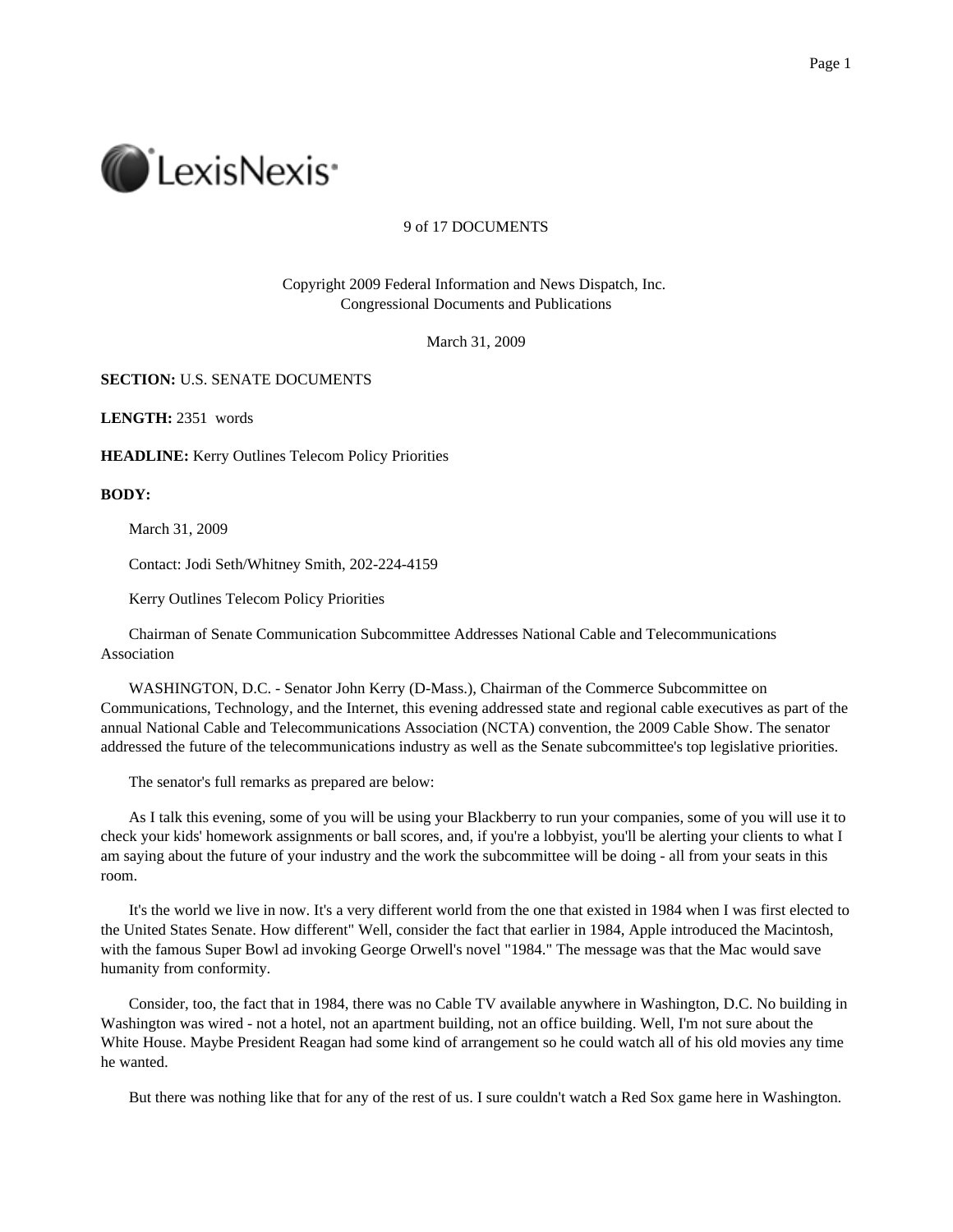The irony is that because of the extensive Cable offerings today, including replays of classic sporting events, I can watch some of the very same Red Sox games now that I couldn't watch 25 years ago.

Most of us in this room think we know how the world works, certainly how Washington works. But sometimes things don't turn out the way we expect. I found that out when I ran for president four years ago. But during that campaign I talked about "the next horizon" in America where "the sun is rising" and "our best days are still to come." And that's what I want to talk about with you again tonight - about the "next horizon" for the telecommunications industry.

There are a lot of issues on our plate and we're teeing up an aggressive subcommittee agenda to deal with them. But I want to stress to you what I see as the forest through the trees, if you will, when it comes to the great telecommunications food fights that dominate Capitol Hill and K Street. I sincerely believe that the future of your industry is in the laboratories of today, and that future is dependent on forming a partnership with government to invest in basic scientific and technological research.

We need to double down on investment in science and technology. The American Recovery and Reinvestment Act sets us on the right path by providing \$3 billion for the National Science Foundation and another \$2 billion for the Department of Energy Office of Science. During his campaign, President Obama supported doubling federal funding for basic research over the next 10 years. We've got to help him make good on that promise.

Congress made a similar promise when we passed the America COMPETES Act almost two years ago. COMPETES set us on a course to double funding for NSF, NIST, and DOE Office of Science over the next seven years. So far, we've fallen short of delivering on that commitment. We cannot allow a difficult set of economic circumstances stand in the way of America's long term ability to compete.

The President and I want to change the posture of our federal government from being one of the most anti-science administrations in American history to one that embraces science and technology. The future of your industry, indeed, the economic future of our country depends on it. Consider the well-worn statistic that The United States ranks 15th in the world in broadband service. The country that invented the Internet ranks 15th in the world in terms of providing high speed access to its citizens, and we've dropped 11 places since the OECD began tracking broadband rankings.

We can argue about why we've fallen as a nation with respect to our ranking. But what can't be argued is that for the last eight years, the Federal Government has not done what's necessary to ensure our continued competitiveness in the world. Eight years in a row, George Bush did his best to kill basic research programs like the Advanced Technology Program. Now known as the Technology Innovation Program, or TIP, we're talking about a program that costs less than the bonuses for the folks at AIG. We could double the annual funding level of \$70 million and still pass the increasingly strict test of our citizens and our budget.

Let me tell you how worthwhile this program is. It turns out that between 1995 and 2000, this program played a pretty significant role in making High Definition digital compression technology cost effective. The HD content that consumers can't get enough of today was developed with the help of a series of ATP grants.

When it comes to investment, you have all done your part. Cable was the first industry to offer an affordable, high-speed Internet service, a service that is now available to 119.8 million homes in America. Brian Roberts has made Comcast the number three telephone provider in America. And since 1996, the Cable industry has invested more than \$145 billion to build a state of the art, fiber-rich national broadband network.

The Cable industry is not just cable anymore. From Comcast's Triple Play to Docsis (pronounced: Doc Sis) 3-point-0, Cable has risen from its beginnings as a "community antenna" to an industry that provides voice, Internet and video services on demand to nearly any household willing to pay for the services. Cable contributes \$227 billion to the nation's gross economic output. It supports 1.5 million workers and generates more than \$60 billion annually in personal income.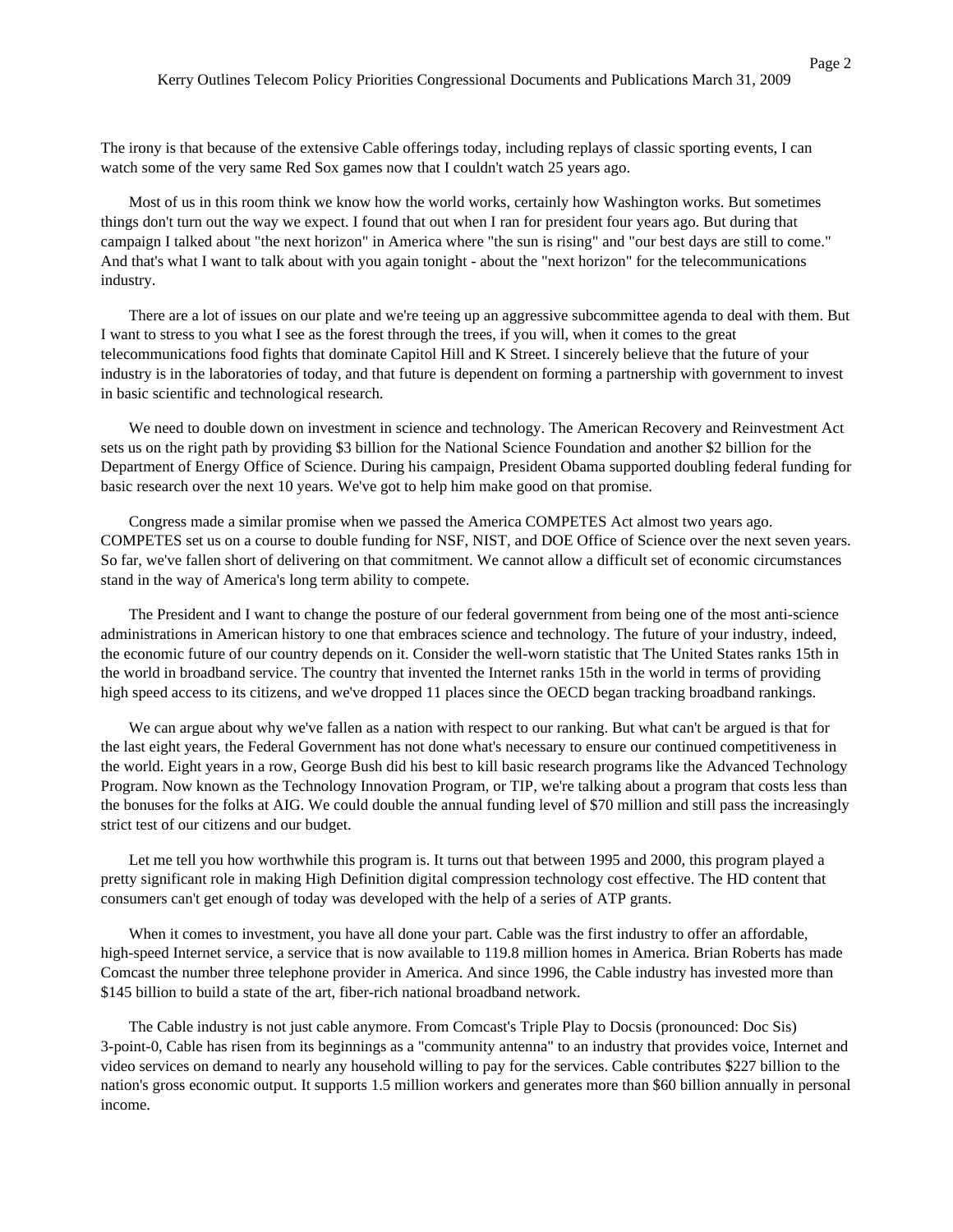Now, policy makers need to seize this opportunity to form a stronger partnership between industry and the Federal Government to make certain that American competitiveness is not compromised during these difficult economic times. Roughly 20 percent of our economy is dependent on the communications industries in one respect or another. You all have the capacity to create jobs and drive the economy forward as we try to steer our way out of this mess. And to do that, we need to focus on how we can encourage the same kind of technological innovation that has driven the communications revolution over the last 20 years.

I know some of you came here tonight expecting me to deliver a laundry list of the issues the subcommittee will be dealing with this Congress. Frankly, I don't think a laundry list is going to solve our economic problems. Your future depends on our fixing the economy. And your decisions will play an enormous part in how quickly we recover. And if we're going to succeed, we need to do it together.

That's why I'm excited to be taking the reins of the newly reconstituted subcommittee on Communications, Technology and the Internet, and to be working with my good friend Chairman Jay Rockefeller and with good, smart people like Mike Copps and Julius Genachowski at the FCC and Jonathan Adelstein at the Rural Utility Service (RUS).

We've got to develop a coherent, comprehensive national approach to broadband service in this country. We have to view the \$7.2 billion broadband investment in the stimulus package as a down payment on a national strategy to deliver broadband to rural Americans who can't access it and urban Americans who can't afford it. We need to focus as much on demand side initiatives as we do on the supply side. The folks at NTIA and RUS have an incredibly important task on their hand right now, and I'll be paying close attention to how the rules are being drafted to make sure we get the biggest bang for the buck from the taxpayer's investment.

But as we go forward, don't just remember what I said about 1984. Let's also remember what happened in 1996. I remember sitting on the Commerce Committee back then during the last major rewrite of the Telecommunications Act. We spent most of our time talking about telephone lines. Boy, did we miss the curve on that one. Just a short span of time later, much of the law, especially the part that dealt with long distance service, was already obsolete.

Why" Because the technology was moving faster than we could react - wireless technologies, the Internet explosion, digital compression - technologies developed in part or in whole through government investment in scientific research. Government grant programs like ARPA and DARPA and ATP enabled the great minds of the 1970's to do the research that drove the great economic boom that occurred all around us in the 1990's as we debated the long distance telephone market.

Here's the point: the issues and events that have largely made your companies great are not the issues you spent the vast majority of your time lobbying - because technology has moved so fast. I was in a meeting with Senator Mark Warner the other day, who knows a thing or two about the growth potential of emerging telecommunications markets. He told a story about how when he was getting into the cellular business, all the big money was saying it would take 30 years to build a wireless network, and that at the end of that period, only 3 percent of the country would have wireless phones.

How close to the mark did those folks come" Not even close. Roughly 85 percent of Americans today have some form of wireless telephone service - that's more than 270 million active wireless subscriptions. About 18 percent of US households rely solely on wireless phone service. You'd be hard challenged to find any one in my daughter's generation putting hard lines in their homes today.

For a generation, we have enjoyed unparalleled economic prosperity, much of it driven by innovation and technology. As a result of the nexus between innovation and communications, we are communicating in ways which seemed unimaginable just 20 years ago. I just talked to the head of a major corporation who told me he had cut \$300 million in travel expenses by using new video conferencing technologies. Just think about what some of the technologies on display this week will do to make your businesses more efficient and our economy more competitive.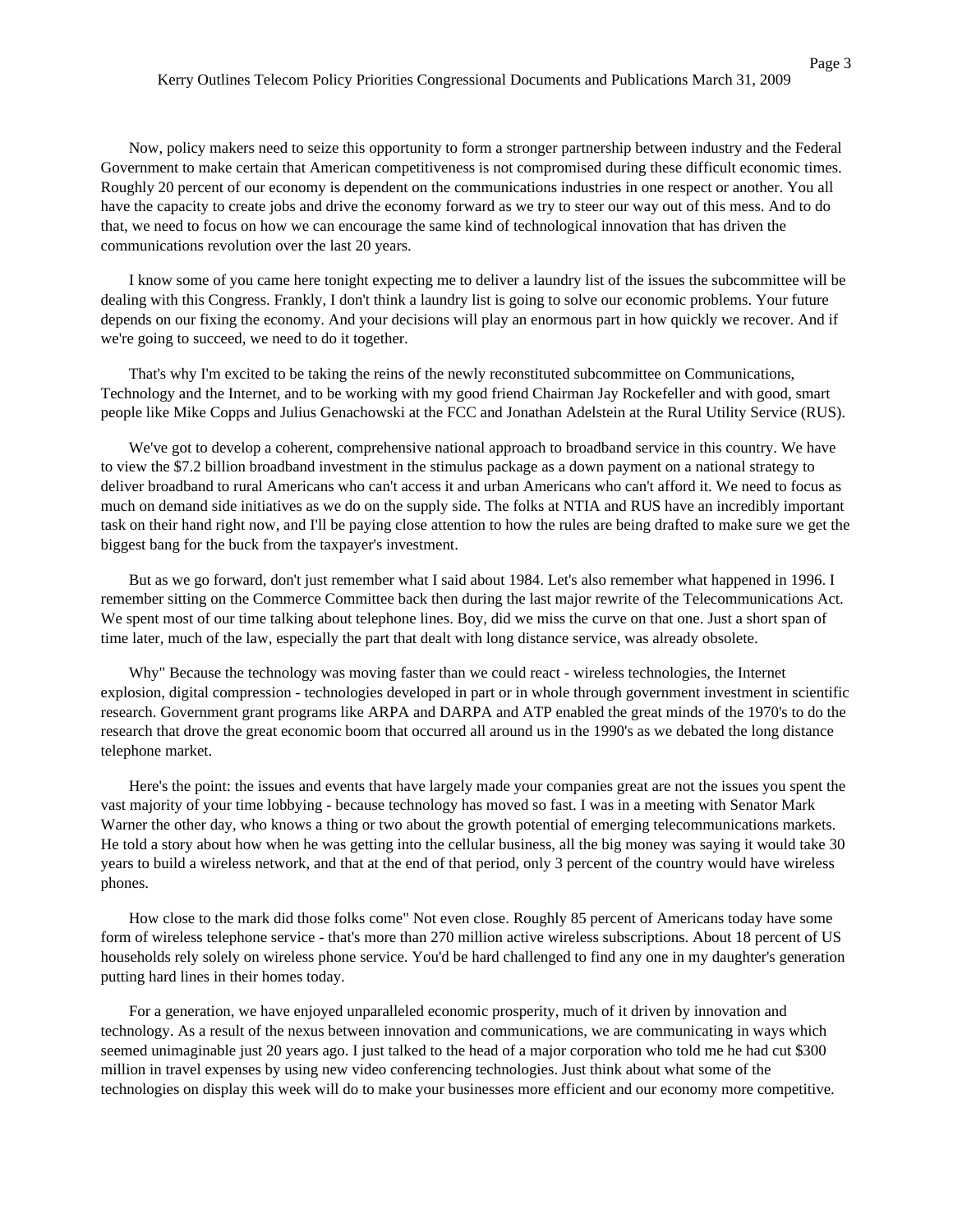A strong partnership between industry and government will produce the technologies that will drive your industry forward. A lot of people have criticized the American Recovery and Reinvestment Act. But the funding provided in that act will drive the technologies of tomorrow. And tomorrow's successful companies will be the ones that figure out how to bring those innovations to market.

I can't tell you where your industry will be five years from now, much less 10 or 20. Nobody can. But in his book, "The Big Switch," Nicholas Carr speculates about a world in which even home PC's and its software become obsolute, replaced by a simple terminal linked to the Internet acting as a modern dynamo delivering to our homes and businesses vast quantities of digitized information, entertainment and data-processing might, much as utilities light our homes and businesses. Anyone who takes a walk down Main Street at your Cable Show this week will get a sneak peak at a future that looks a lot like what Carr is describing.

One thing is clear about the future: People will continue to want access to all kinds of information - the Internet, news, e-mail, photos, music and videos - at any time and from any location. People will continue to exchange ideas, information, news and other content at the click of a button and to do business in new ways, reaching new customers and creating new markets - even while listening to one of my speeches. But they will want to do it faster, and they will want to do it from anywhere, and they will view it not as a luxury but a necessity.

The current economic crisis presents challenges and opportunities in nearly every segment of our economy and in every town in our country. The Cable industry is no different. Even as our instinct is to tighten our belts, we have to seize this opportunity to wire America for the 21st century by ensuring that America is ground zero for research and innovation.

David G. Post, who teaches intellectual property law and the law of cyberspace at Temple University, has written an interesting book - "In Search of Jefferson's Moose: Notes on the State of Cyberspace." The title comes from the fact that in 1787, when he was serving as minister to France, Thomas Jefferson had the "complete skeleton, skin and horns" of an American moose shipped to him in Paris. He displayed the moose in the lobby of his official residence.

To Jefferson, the moose was a symbol of the vast possibilities of the strange and largely unexplored New World. To Post, one of the nation's leading Internet scholars, Jefferson's moose symbolizes pretty much the same thing about cyberspace. It is still mostly undiscovered territory, and we are like the early European settlers. We need pathfinders and pioneers to settle this New World.

I don't intend to display a stuffed moose in the subcommittee's hearing room. But I hope you will keep Jefferson's moose in mind in the days ahead. It was his way of saying the same thing that civil rights activists said so eloquently during the 1960s - to "keep your eye on the prize." We need pathfinders and pioneers to lead us to the "next horizon" and to make sure that your future is ripe with innovation, growth and an economic renewal that benefits everyone.

# # #

Whitney Smith Press Secretary Senator John Kerry (202) 224-4159

-----------------------

http://kerry.senate.gov